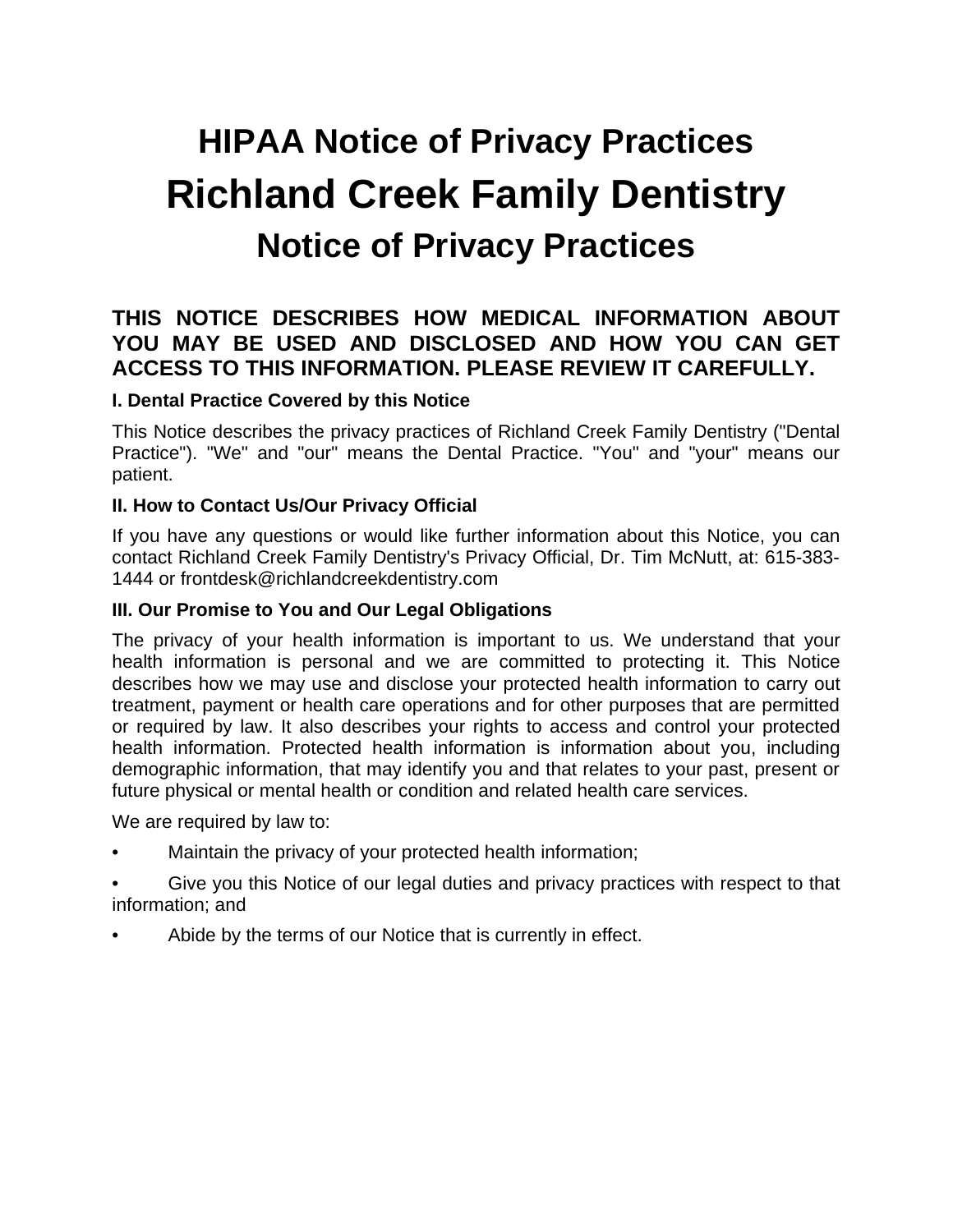# **IV. Last Revision Date**

This Notice was last revised on December 21, 2015.

# **V. How We May Use or Disclose Your Health Information**

The following examples describe different ways we may use or disclose your health information. These examples are not meant to be exhaustive. We are permitted by law to use and disclose your health information for the following purposes:

#### **A. Common Uses and Disclosures**

**1. Treatment.** We may use your health information to provide you with dental treatment or services, such as cleaning or examining your teeth or performing dental procedures. We may disclose health information about you to dental specialists, physicians, or other health care professionals involved in your care.

**2. Payment.** We may use and disclose your health information to obtain payment from health plans and insurers for the care that we provide to you.

**3. Health Care Operations.** We may use and disclose health information about you in connection with health care operations necessary to run our practice, including review of our treatment and services, training, evaluating the performance of our staff and health care professionals, quality assurance, financial or billing audits, legal matters, and business planning and development.

**4. Appointment Reminders.** We may use or disclose your health information when contacting you to remind you of a dental appointment. We may contact you by using a postcard, letter, phone call, voice message, text or email.

**5. Treatment Alternatives and Health-Related Benefits and Services.** We may use and disclose your health information to tell you about treatment options or alternatives or health-related benefits and services that may be of interest to you.

**6. Disclosure to Family Members and Friends.** We may disclose your health information to a family member or friend who is involved with your care or payment for your care if you do not object or, if you are not present, we believe it is in your best interest to do so.

**7. Disclosure to Business Associates.** We may disclose your protected health information to our third-party service providers (called, "business associates") that perform functions on our behalf or provide us with services if the information is necessary for such functions or services. For example, we may use a business associate to assist us in maintaining our practice management software. All of our business associates are obligated, under contract with us, to protect the privacy of your information and are not allowed to use or disclose any information other than as specified in our contract.

#### **B. Less Common Uses and Disclosures**

**1. Disclosures Required by Law.** We may use or disclose patient health information to the extent we are required by law to do so. For example, we are required to disclose patient health information to the U.S. Department of Health and Human Services so that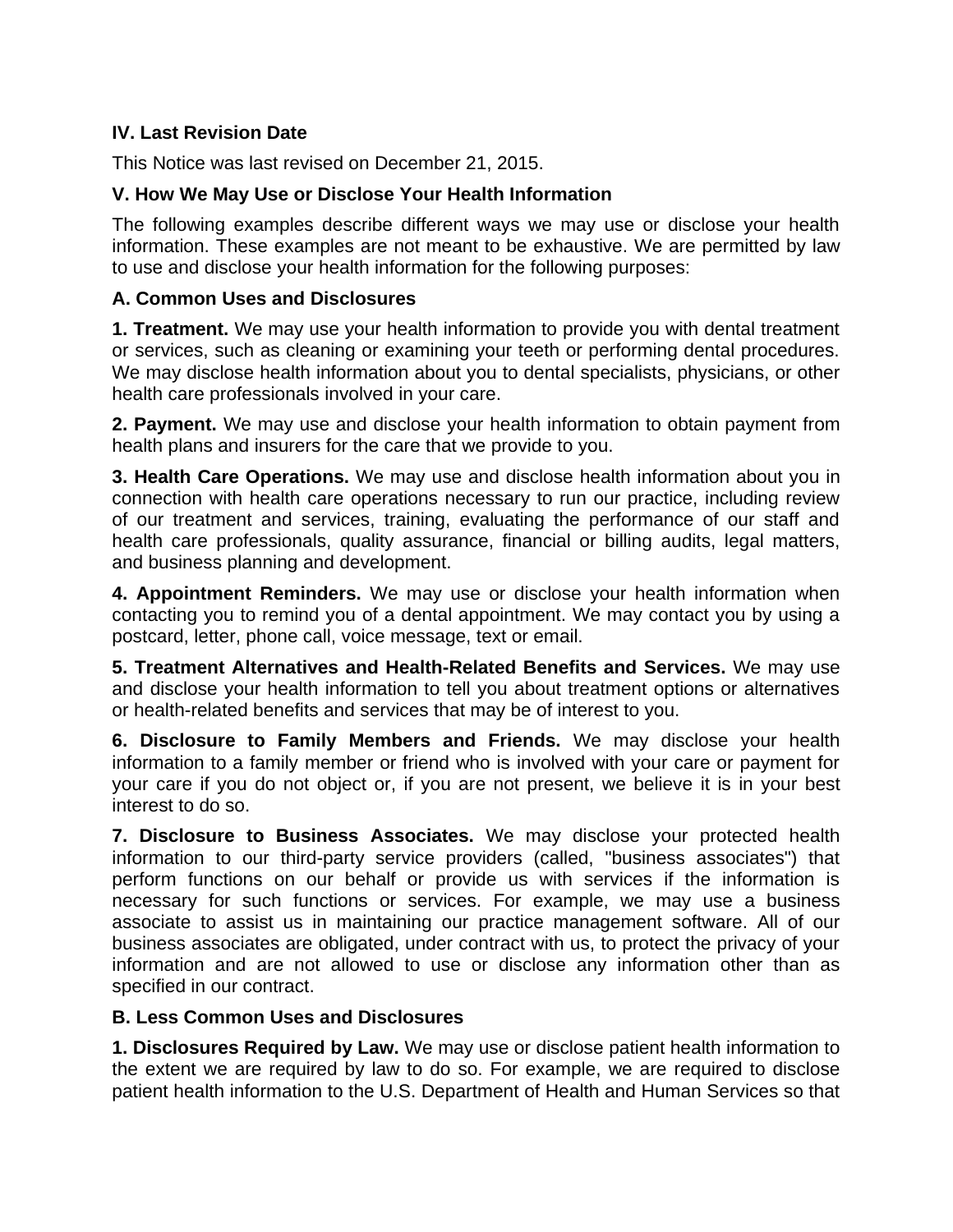it can investigate complaints or determine our compliance with HIPAA.

**2. Public Health Activities.** We may disclose patient health information for public health activities and purposes, which include: preventing or controlling disease, injury or disability; reporting births or deaths; reporting child abuse or neglect; reporting adverse reactions to medications or foods; reporting product defects; enabling product recalls; and notifying a person who may have been exposed to a disease or may be at risk for contracting or spreading a disease or condition.

**3. Victims of Abuse, Neglect or Domestic Violence.** We may disclose health information to the appropriate government authority about a patient whom we believe is a victim of abuse, neglect or domestic violence.

**4. Health Oversight Activities.** We may disclose patient health information to a health oversight agency for activities necessary for the government to provide appropriate oversight of the health care system, certain government benefit programs, and compliance with certain civil rights laws.

**5. Lawsuits and Legal Actions.** We may disclose patient health information in response to ( ) a court or administrative order or (ii) a subpoena, discovery request, or other lawful process that is not ordered by a court if efforts have been made to notify the patient or to obtain an order protecting the information requested.

**6. Law Enforcement Purposes.** We may disclose your health information to a law enforcement official for a law enforcement purposes, such as to identify or locate a suspect, material witness or missing person or to alert law enforcement of a crime.

**7. Coroners, Medical Examiners and Funeral Directors.** We may disclose your health information to a coroner, medical examiner or funeral director to allow them to carry out their duties.

**8. Organ, Eye and Tissue Donation.** We may use or disclose your health information to organ procurement organizations or others that obtain, bank or transplant cadaveric organs, eyes or tissue for donation and transplant.

**9. Research Purposes.** We may use or disclose your information for research purposes pursuant to patient authorization waiver approval by an Institutional Review Board or Privacy Board.

**10. Serious Threat to Health or Safety.** We may use or disclose your health information if we believe it is necessary to do so to prevent or lessen a serious threat to anyone's health or safety.

**11. Specialized Government Functions.** We may disclose your health information to the military (domestic or foreign) about its members or veterans, for national security and protective services for the President or other heads of state, to the government for security clearance reviews, and to a jail or prison about its inmates.

**12. Workers' Compensation.** We may disclose your health information to comply with workers' compensation laws or similar programs that provide benefits for work-related injuries or illness.

**VI. Your Written Authorization for Any Other Use or Disclosure of Your Health**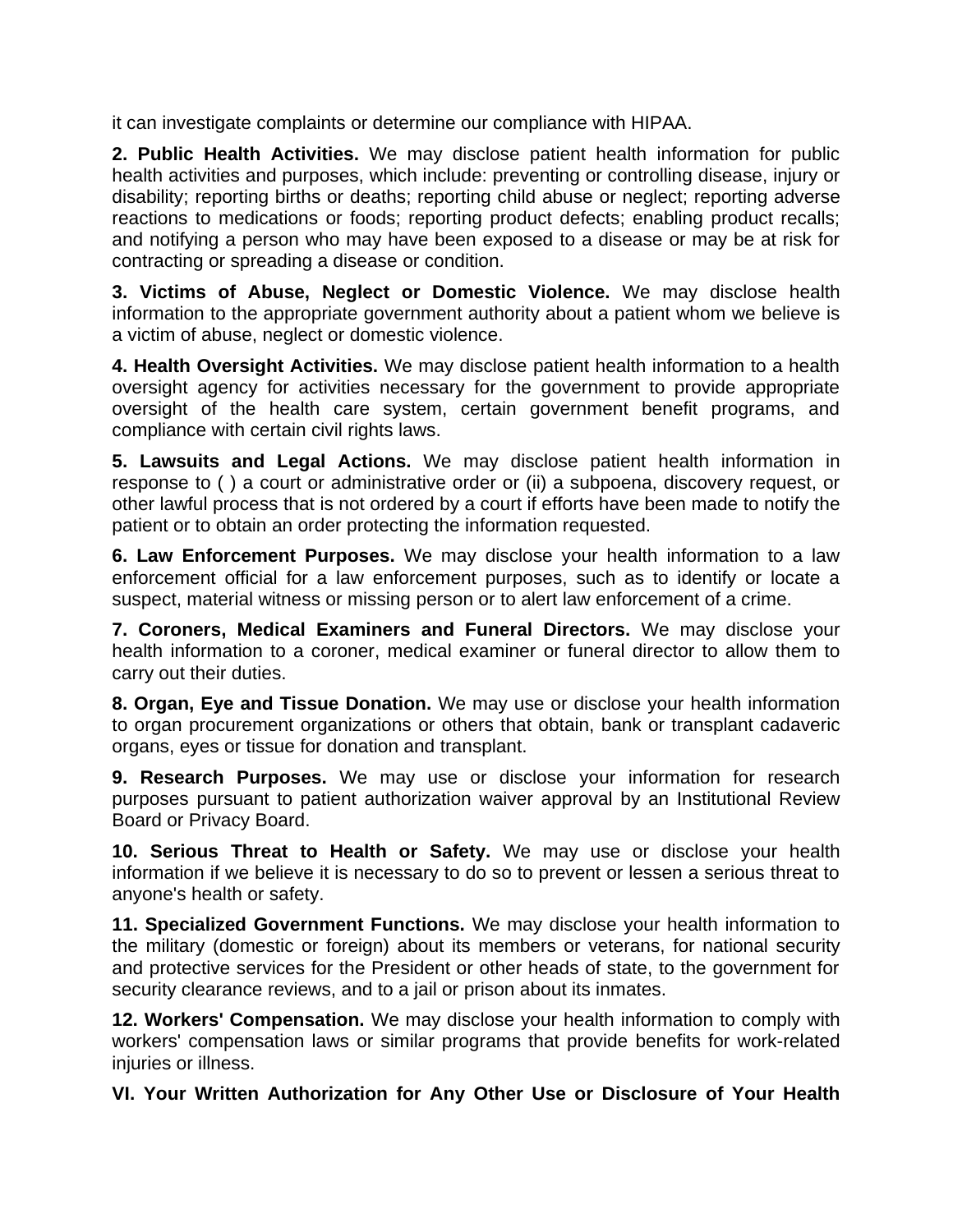# **Information**

Uses and disclosures of your protected health information that involve the release of psychotherapy notes (if any), marketing, sale of your protected health information, or other uses or disclosures not described in this notice will be made only with your written authorization, unless otherwise permitted or required by law. You may revoke this authorization at any time, in writing, except to the extent that this office has taken an action in reliance on the use of disclosure indicated in the authorization. If a use or disclosure of protected health information described above in this notice is prohibited or materially limited by other laws that apply to use, we intend to meet the requirements of the more stringent law.

# **VII. Your Rights with Respect to Your Health Information**

You have the following rights with respect to certain health information that we have about you (information in a Designated Record Set as defined by HIPAA). To exercise any of these rights, you must submit a written request to our Privacy Official listed on the first page of this Notice.

#### **A. Right to Access and Review**

You may request to access and review a copy of your health information. We may deny your request under certain circumstances. You will receive written notice of a denial and can appeal it. We will provide a copy of your health information in a format you request if it is readily producible. If not readily producible, we will provide it in a hard copy format or other format that is mutually agreeable. If your health information is included in an Electronic Health Record, you have the right to obtain a copy of it in an electronic format and to direct us to send it to the person or entity you designate in an electronic format. We may charge a reasonable fee to cover our cost to provide you with copies of your health information.

#### **B. Right to Amend**

If you believe that your health information is incorrect or incomplete, you may request that we amend it. We may deny your request under certain circumstances. You will receive written notice of a denial and can file a statement of disagreement that will be included with your health information that you believe is incorrect or incomplete.

#### **C. Right to Restrict Use and Disclosure**

You may request that we restrict uses of your health information to carry out treatment, payment, or health care operations or to your family member or friend involved in your care or the payment for your care. We may not (and are not required to) agree to your requested restrictions, with one exception: If you pay out of your pocket in full for a service you receive from us and you request that we not submit the claim for this service to your health insurer or health plan for reimbursement, we must honor that request.

#### **D. Right to Confidential Communications, Alternative Means and Locations**

You may request to receive communications of health information by alternative means or at an alternative location. We will accommodate a request if it is reasonable and you indicate that communication by regular means could endanger you. When you submit a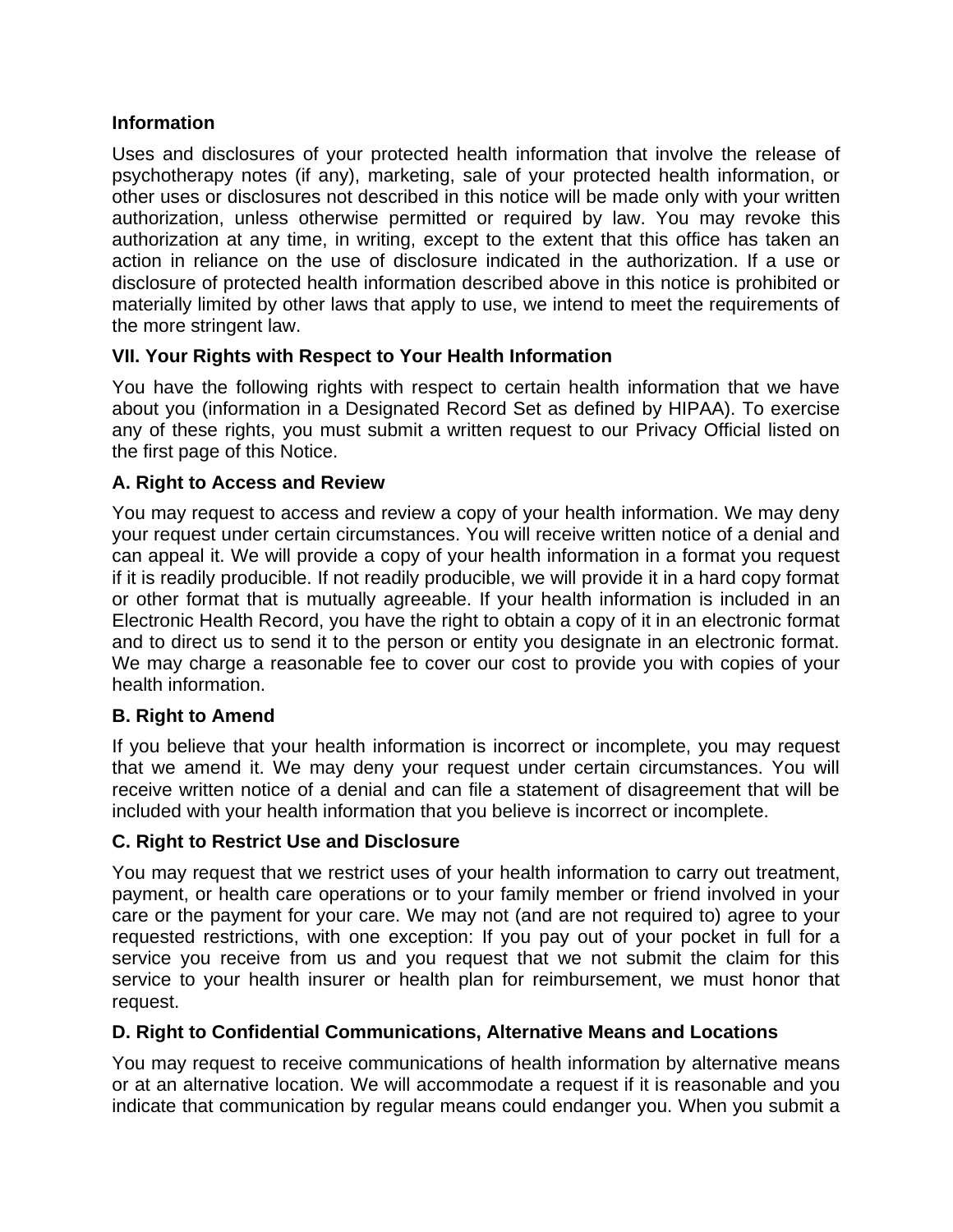written request to the Privacy Official listed on the first page of this Notice, you need to provide an alternative method of contact or alternative address and indicate how payment for services will be handled.

# **E. Right to an Accounting of Disclosures**

You have a right to receive an accounting of disclosures of your health information for the six (6) years prior to the date that the accounting is requested except for disclosures to carry out treatment, payment, health care operations (and certain other exceptions as provided by HIPAA). The first accounting we provide in any 12-month period will be without charge to you. We may charge a reasonable fee to cover the cost for each subsequent request for an accounting within the same 12-month period. We will notify you in advance of this fee and you may choose to modify or withdraw your request at that time.

# **F. Right to a Paper Copy of this Notice**

You have the right to a paper copy of this Notice. You may ask us to give you a paper copy of the Notice at any time (even if you have agreed to receive the Notice electronically). To obtain a paper copy, ask the Privacy Official.

# **G. Right to Receive Notification of a Security Breach**

We are required by law to notify you if the privacy or security of your health information has been breached. The notification will occur by first class mail within sixty (60) days of the event. A breach occurs when there has been an unauthorized use or disclosure under HIPAA that compromises the privacy or security of your health information.

The breach notification will contain the following information: (1) a brief description of what happened, including the date of the breach and the date of the discovery of the breach; (2) the steps you should take to protect yourself from potential harm resulting from the breach; and (3) a brief description of what we are doing to investigate the breach, mitigate losses, and to protect against further breaches.

#### **VIII. Special Protections for HIV, Alcohol and Substance Abuse, Mental Health and Genetic Information**

Certain federal and state laws may require special privacy protections that restrict the use and disclosure of certain health information, including HIV-related information, alcohol and substance abuse information, mental health information, and genetic information. For example, a health plan is not permitted to use or disclose genetic information for underwriting purposes. Some parts of this HIPAA Notice of Privacy Practices may not apply to these types of information. If your treatment involves this information, you may contact our office for more information about these protections.

# **IX. Our Right to Change Our Privacy Practices and This Notice**

We reserve the right to change the terms of this Notice at any time. Any change will apply to the health information we have about you or create or receive in the future. We will promptly revise the Notice when there is a material change to the uses or disclosures, individual's rights, our legal duties, or other privacy practices discussed in this Notice. We will post the revised Notice on our website (if applicable) and in our office and will provide a copy of it to you on request. The effective date of this Notice is